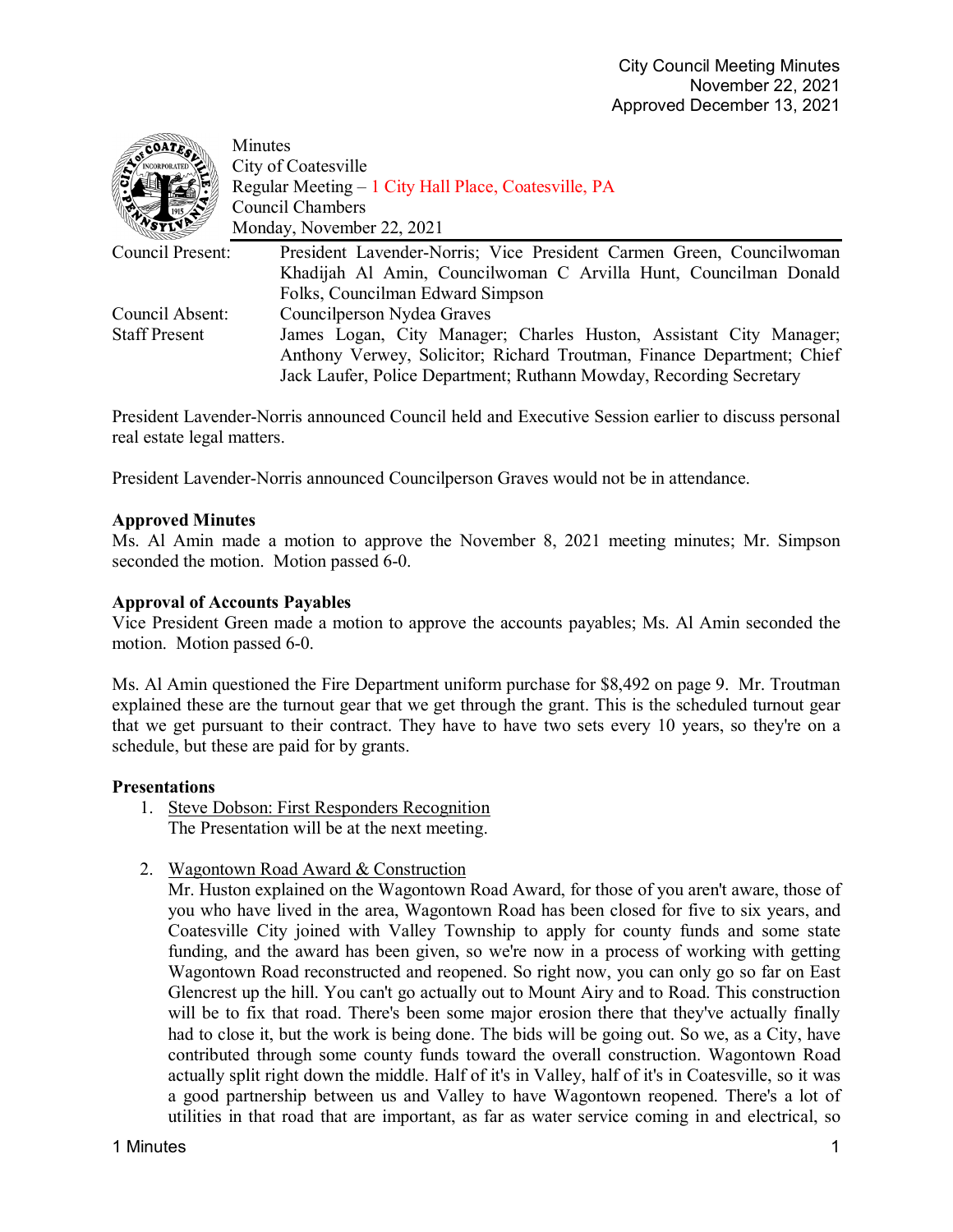getting Wagontown up and running is critical to us and to our neighboring partners. So the City of Coatesville committed \$500,000 a few months ago through a Resolution from the City Council, but that work will begin hopefully this wintertime, so I just want to report on where we are in the Wagontown Road construction.

### **Discussion Items**

1. Meeting Minutes

There was no discussion regarding meeting minutes at this time.

### **Citizens Hearings – Regular Action Items Only (3 Minutes)**

There were no citizens comment on regular action items at this time.

Vice President Green made a motion to close citizens hearing on regular action items only; MS. Al Amin seconded the motion. Motion passed 6-0.

### **Regular Action Items**

1. Receive and consider a motion to appoint Ajene Livingston to the Parks and Recreation Commission for the term 2021-2024 and reappoint Spartacus Lewis to the Zoning Hearing Board for the term 2020-2022

Mr. Folks made a motion to appoint Ajene Livingston to the Parks and Recreation Commission for the term of 2021 to 2024; Vice President Green seconded the motion. Motion passed 6-0.

President Lavender-Norris asked Mr. Livingston to speak. Mr. Livingston wished everyone a Good evening. Thank you. I wasn't planning on speaking. I was actually hoping that Mr. Bookman would be here to do enough talking for both of us, but all I'd like to say is thank you very much for the opportunity to serve, not only Council, not only the City, but also our community, and I'm looking forward to great things.

Mr. Folks made a motion to reappoint Spartacus Lewis to the Zoning Hearing Board for the term of 2020 to 2022; Mr. Simpson seconded the motion. Motion passed 5-1. Mrs. Hunt was the dissenting vote.

2. Receive and consider for first reading and authorization to advertise an Ordinance amending the General Laws of the City of Coatesville, Chapter 82, Building Construction, Section 82- 21, Vacant premises registration; registration fee schedule,; Chapter 84, Contractor Licensing and Insurance Registration Certificate, Section 84-3 License fee; expiration; Chapter 84 Contractor Licensing and Insurance Registration Certificate, Section 84-7, Regulation of all contractors; insurance registration certificate and Chapter 193 Streets and Sidewalks, Article V, Trash and Dumpsters on Streets, Roadways or Sidewalks, to provide for the setting of fees by Resolution of City Council.

Ms. Al Amin made a motion to approve first reading and authorization to advertise an Ordinance amending the general laws of the City of Coatesville, chapter 82, building construction, section 82-21, vacant premises registration, registration fee schedule, chapter 84, contractor licensing and insurance registration certificate. Section 84-3, license fee expiration. Chapter 84, contractor licensing and insurance registration certificate. Section 84- 7, regulation of all contractor's insurance, registration certificate, and chapter 193, streets and sidewalks, article five, trash and dumpster on streets, roadways, or sidewalks, to provide for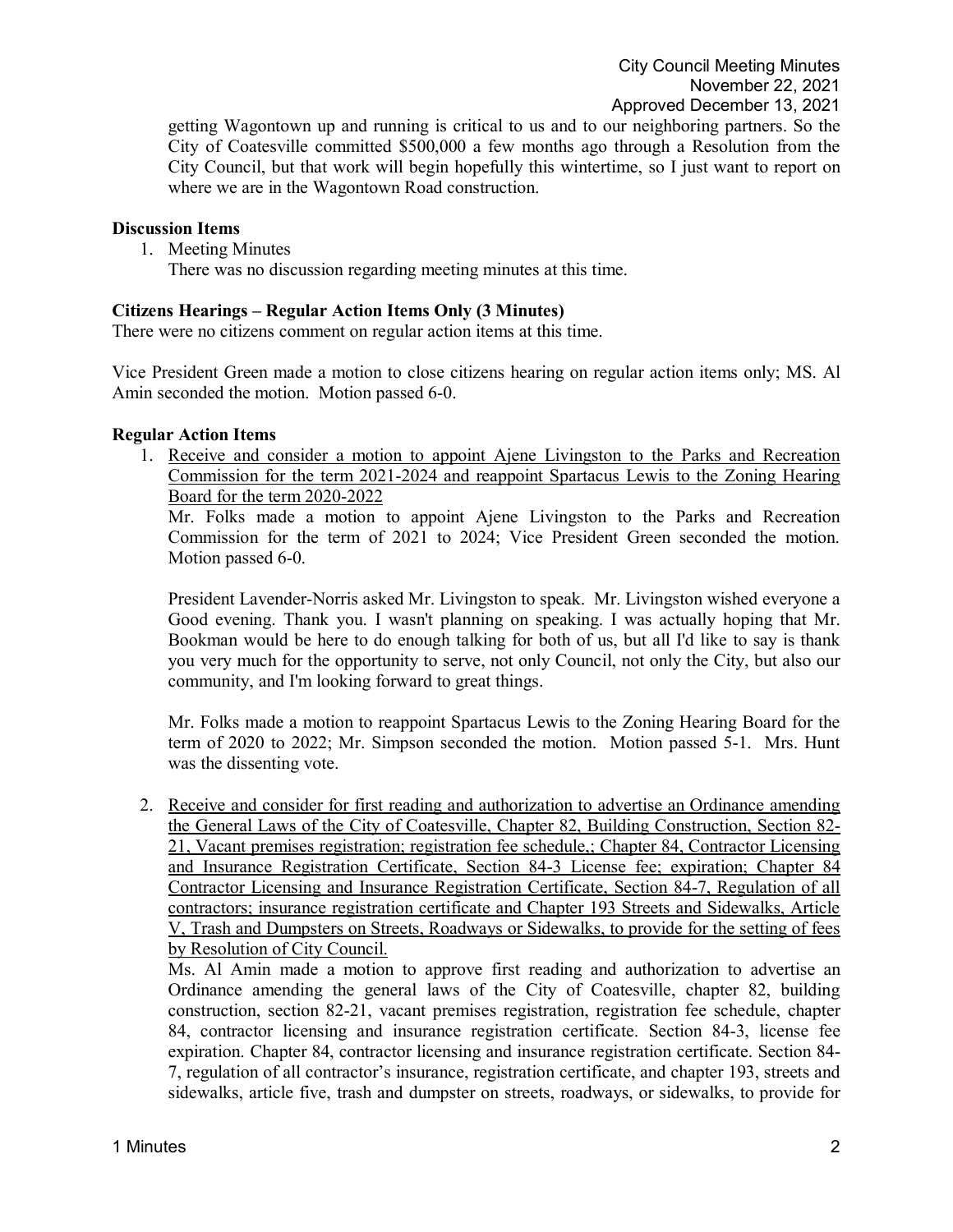the setting of fees by resolution of City Council; Mrs. Hunt seconded the motion. Motion passed 6-0.

Mr. Verwey explained this Ordinance was something that we worked on, I worked with Mr. Troutman and Mr. Logan. If you'll recall, I think it was last year, we amended the Ordinance to allow for the setting of fees by resolution. We found a number of sections where the language is unclear with regard to allowing that to be set by resolution, so we cleaned that up. That's why there's a number of different Ordinance sections in this, but as the single subject being covered in the Ordinance relates to setting the fees by resolution as permitted by our prior Ordinance in section 108. So that's really just the purpose, is to clean that language up, to make sure we're consistent across all sections of the Ordinance in regard to fees being set by resolution of Council.

3. Receive and consider a motion to adopt the preliminary budget for 2022 and authorize publication of notice to consider the adoption of proposed budget

Ms. Al Amin made a motion to adopt the preliminary budget for 2022, and authorize publication of notice to consider the adoption of the proposed budget; Vice President Green seconded the motion. Motion passed 6-0.

Ms. Al Amin made a motion to close action items; Mrs. Hunt seconded the motion. Motion passed 6-0.

# **Reports**

1. Solicitor

Mr. Verwey announced since our last meeting, he attended a zoning appeal property located at 209 West Lincoln Highway. At the Council's direction, represented the City in that matter and obtained conditions on an approval. The approval allows the property, it's known as St. Stanislaus, to be used as a catering venue, but at the direction of Council, we obtained conditions to require off-street parking for the patrons of that facility to help protect the integrity of the parking for the local residents, and also a condition that we'll preserve the facade on that building going forward for many, many years, to preserve its historic place within the City; addressed real estate development matters related to the Flats; worked on Ordinances, including this evening's Ordinance, addressing fees; attended engineering and project update meetings on behalf of the City; worked on tax increment financing issues related to the sale of the Marriott Hotel property; and addressed certain land development issues related to the Brandywine View Project.

2. City Manager

Mr. Logan wished everyone a Good evening. Just a report out on business and economic development updates in our executive, I did provide an update on the following. Personnel, real estate projects and update, and opportunity zone projects. In addition to that, for public, we have been in discussions and meetings with econ partners in Cedarville. They have been providing the City with assistance to our letter of intent. If you recall, the last City Council meeting, I mentioned that we were entering into the grant phase for hazards mitigation, which that LOI was submitted November 15th, so we did get it off at the deadline. Enclosed in your packet, you'll see a letter from DCD, Department of Community Development, and you'll notice that our application for the Coatesville Train Station multimodal parking facility was not selected this round, but don't be discouraged. I did reach out and we did have a conversation with DCD. Because of the importance of the Wagontown Road project, which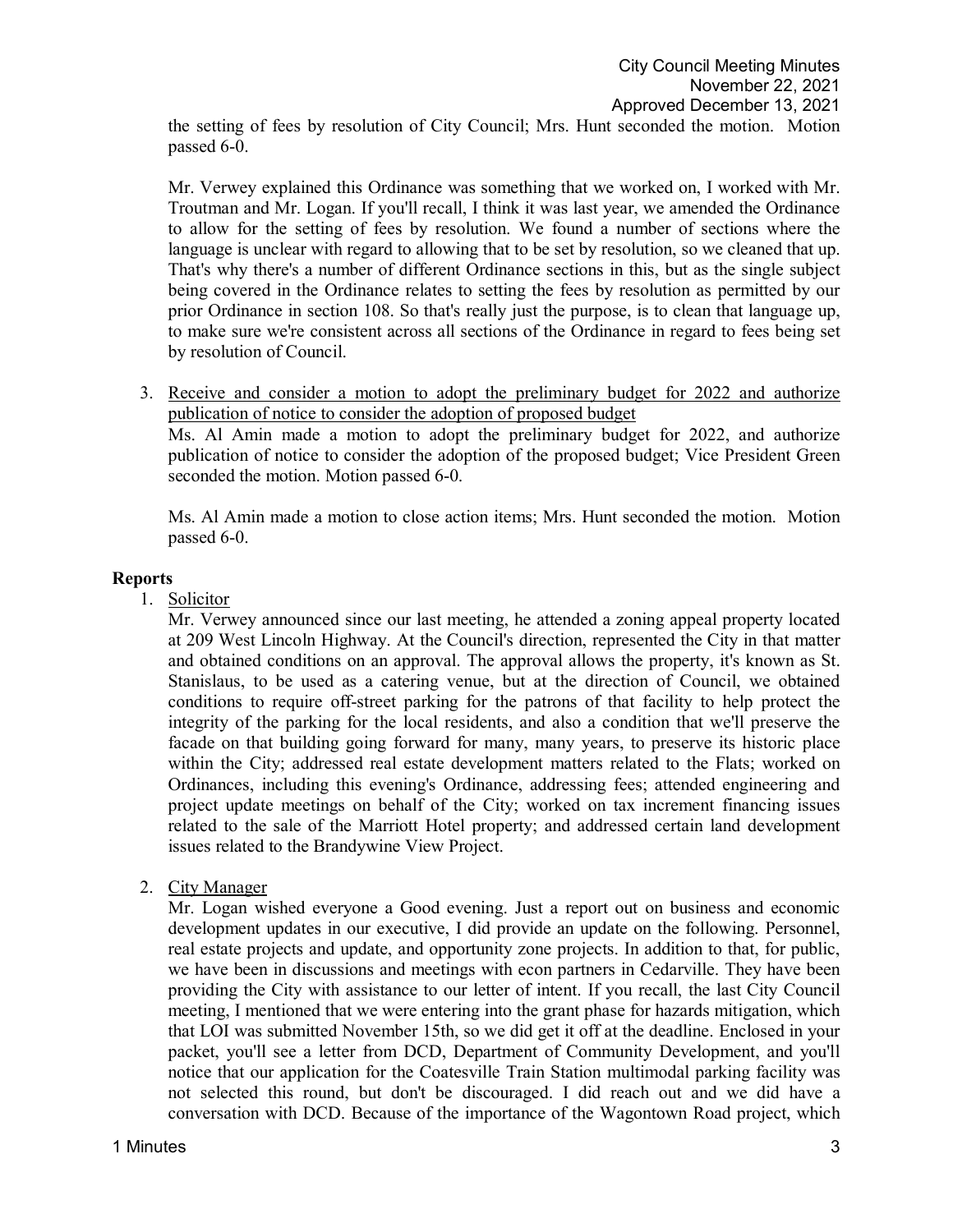## City Council Meeting Minutes November 22, 2021 Approved December 13, 2021

we did submit an application for, so we actually have two applications in, that was selected to complete that much-needed repair work on Wagontown Road as Chip mentioned. So, we are still in the pursuit of a grant. We have been encouraged to reapply next spring for additional train station, or I should say garage parking, to build our capital stack for that. In addition, econ partners, along with City hall, we continue to seek storm water management funding to address the flooding and infrastructure challenges here in the City. On or before the 19th of November, the City will submit ... this time, we actually did submit it, that letter. In addition to the hazard mitigation letter I just mentioned, we are also seeking disaster relief funding for FEMA and FIMA. So again, we are working toward identifying funds to assist in our infrastructure here in the City. Let's see, on November 10th, there was a department of community development pre-construction meeting over at the old train station. We did receive a \$24,000 grant a few months back. That was going through the bid process. We met with the actual contractor. It was a very successful meeting. That work will begin in two weeks. Once the contractor secures all of his subs. On a new train station front, and this is a notice to our community, the 4th Avenue closure will begin soon. So that's good news for the City, but it may be bad news for some commuters because this is going to be the last time you'll be getting through that 4th Avenue underpass because that will turn into a new pedestrian walkway as part of the new train station. So, that development, or I should say the beginning of that development, started with the groundbreaking ceremony we had a couple of weeks back, and you will start seeing contractors coming into the City. They'll begin staging over on Fleetwood, and once we get the entire construction schedule from every of the contractors, we'll be able to put that information out. Second Century Alliance will help us with contacting residents near the 4th Avenue area, and we'll be working with Amtrak and PennDOT on any type of road signage and staging. So once again, the community will be informed of this construction, and it's not so much the end of construction you'll be able to drive there. This is it, this is the last days of the Fourth Avenue underpass. Yeah, take a picture. No more flooding over there, though. That's the good news.

On the community update, one of our community partners has a new name. Many of you may have heard that the Brandywine Health Foundation is now called the Alliance for Health Equity. They are charging new waters, or charting new water, to bring health and equity initiatives to Coatesville. We're very happy to see that they're turning more of their attention in the City of Coatesville. They have been doing some tremendous things throughout the year, and they hope that the City of Coatesville continues to support their efforts. Their new name is the Alliance for Health Equity. If you still go to the Brandywine Health Foundation's website, it'll just click you over to the new site. Now, the last item I have is, Chip and I recently had a meeting, we had our first meeting, with organizations that share our support for a first-time home buyer and equity vision. MCDC, United Way, Habitat for Humanity, and the Alliance for Health Equity attended. We discussed partnering and maximizing our collective resources to get first-time home buyers into some of the vacant properties throughout the City.

## 3. Assistant City Manager

Mr. Huston stated so as is habit, we'll start off with COVID. Bad news is we jumped from substantial to high. the numbers have risen over the last two weeks. A couple weeks ago, I reported we had 633 positives, this week was over 1,000. The incident rate has jumped from 120 per 100,000 residents to 200 per 100,000 residents, so we are seeing a spike according to Chester County Health Department within the county. Vaccination rates for fully-vaccinated folks still remains at 61. Partially vaccinated, however, jumped from 70% to 74%, so people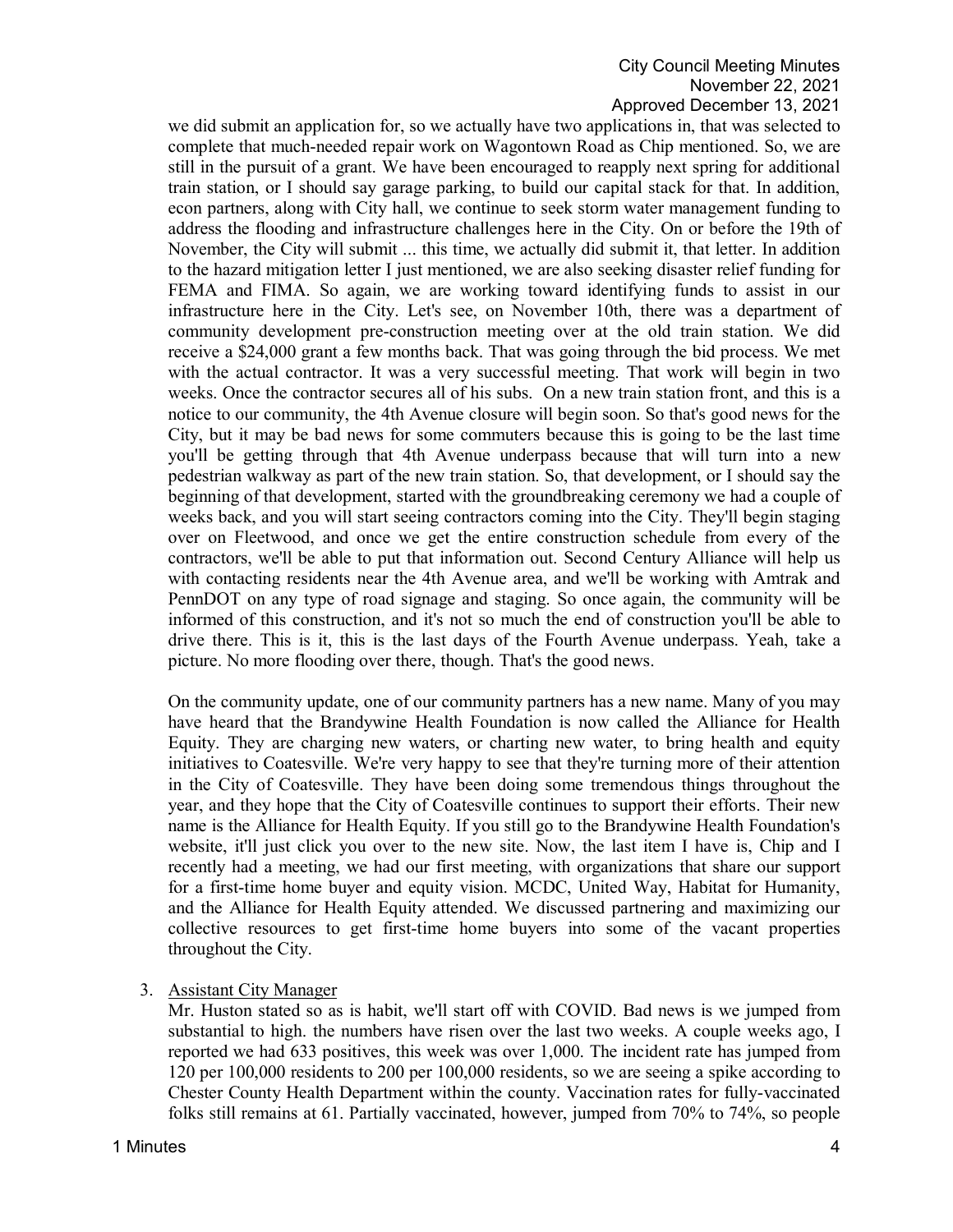are at least getting their first vaccines and playing catch-up. The age group for the over-19s, vaccination rate is now 87%, for at least partially. 73% for fully. The under-19s have really only just begun, especially the under-12s, with approvals from the feds, from the CDC, so we'll see how long it takes them to catch up and bring some of the numbers up. City Hall will continue under all precautions into City for foreseeable future. As you can see today, we're wearing masks here for the meetings. Same thing in the offices. We'll still follow precautions here in the City.

4.

One of the things that we did go through, we talked about Wagontown Road, but we also know soon, the contract has been awarded for the Palmer Park phase two and phase three. The company selected is a homegrown company here, is Veterans, so we'll be meeting with them pre-construction. I guess we're setting a pre-construction meeting soon to get that organized and get that started as well. So, Palmer Park will hopefully start renovations either in the wintertime or in early spring when the weather breaks, so that's good news. Palmer Park is now going to be under renovation shortly. The contract is out, so that's great news for us.

Public Works team is gearing up for holidays. You'll see some things going on around town as far as flags and banners, we are still looking for a public works staff addition. In codes, we are all still looking for two part-time positions. We do have some interviews tomorrow, so hopefully we'll see something. For any one of these positions, you can go to the Coatesville website and type in Coatesville jobs, and that should bring you right to our open positions for the City.

This weekend you haven't seen these around, the first of the winter holiday popup shops will be held on November 27th and 28th, both Saturday and Sunday, at 228 East Lincoln. That is the old Army-Navy store. That will run from 4:00 PM until 8:00 PM. So, if you're looking to be a vendor, you want to contact Second Century Alliance, you want to reach out to Amber. Mr. Logan announced they sold out. Mr. Huston replied that's great news. Very good. Thank you, James. So never mind on that, but go shop. You have three weekends to go shop, you have this weekend coming up, the 4th and 5th of December and the 11th and 12th of December. So, shop local, spend your money with some of our local vendors who've taken these booth space. So that's great, I'm glad to hear that's going well. I think we'll talk about the Pavilion of Trees when we get to special events number nine. And so, the final one for me is, this week is Thanksgiving week. We will be normal hours, obviously today, tomorrow, and Wednesday. The offices will be closed Thursday and Friday for the holiday. We'll reopen on Monday at 8:38.

## 5. Finance Department

Mr. Troutman provided an update for finance is the same page that you saw in the budget presentations that is included in your package for the end of October results, year to date. Shows a \$419,000 surplus for the general fund, and as we've talked about throughout the year, we need to build up a bank of money because of the December expected delay in the one sale. So, we're on track, so it's just a reiteration of, we're on track. Nothing has surfaced in the last week or so since we've talked. So that's on the financial side, but then the other update I would give is that ... or I will give, is Keystone Collections, who is our principal tax collector for both our real estate for current year, our solid waste for current year, and they also do the earned income tax for the county. They had their audits, and they got the best results that were available from their auditors. For their system controls, they were operating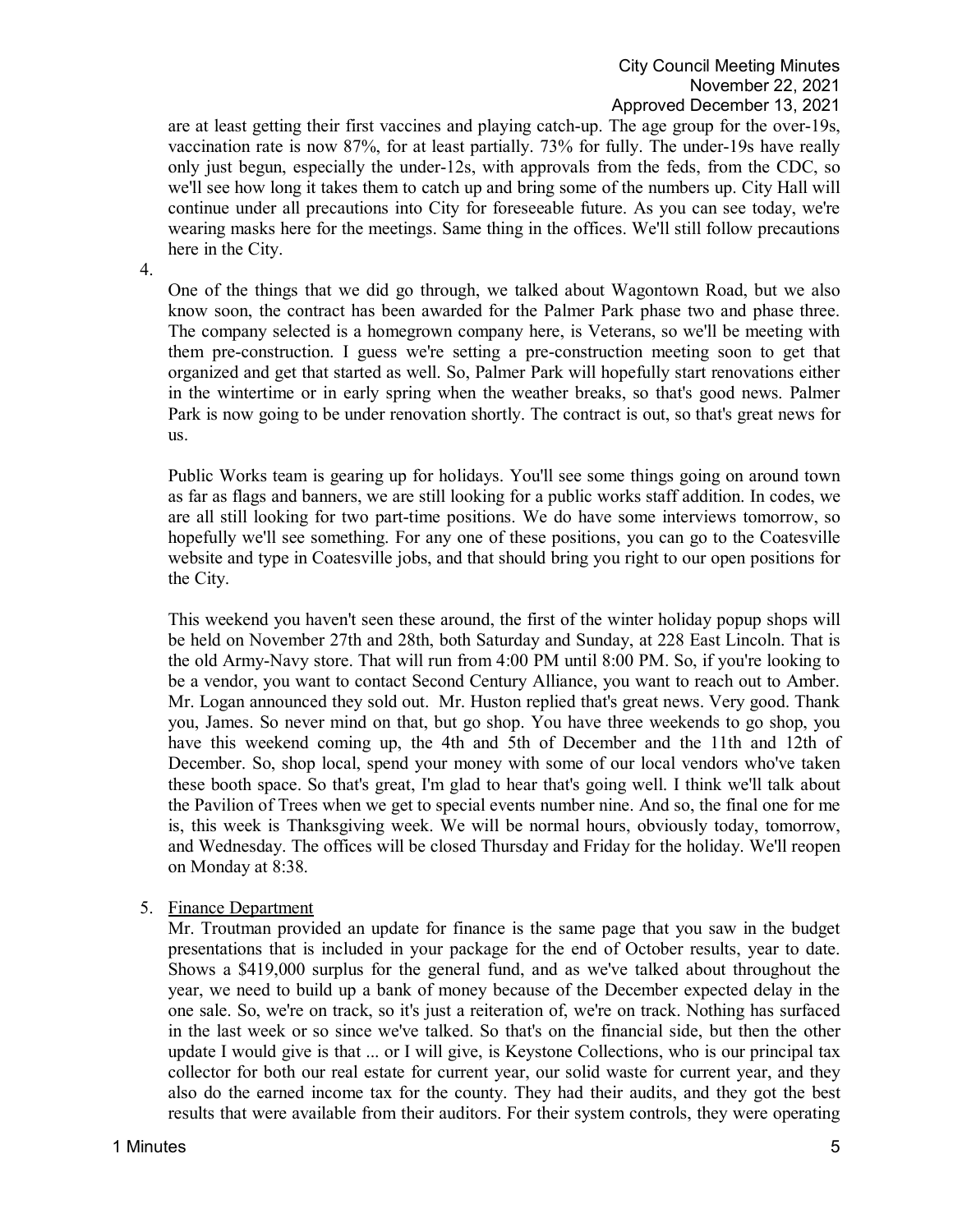effectively and without exception, so it gives us a little comfort level that their back room is safe, secure. With that, that concludes my comments.

#### **Citizens Hearings Non-Agenda Items Only (3 Minutes)**

#### Wendy Whitaker

Ms. Whitaker commended the City for the removal of the debris that was under 4th Avenue underpass right after the gentleman had asked it to be done. Questions were asked to me while I walked the streets of Coatesville, people were wondering why the veteran signs or banners had been taken down and not ... or put back up. A street sign at Woodland Avenue and Oak Street needs to be replaced. It's not there at all, so the cross sign that has Woodland Ave and Oak Street. Now, I did get a petition for stop signs, and I'll just read it real quickly. We, the undersigned residents of Coatesville Second Ward, would like to have stop signs placed in two locations which surround Ash Park, 4th Avenue, and Maple Ave for traffic flowing both ways north and south on 4th Avenue. There is an entrance to Ash Park there at that intersection, and then one at Rosemont Avenue and Walnut Street for traffic flowing both ways east and west on Walnut Street, and possibly along with the stop signs, to have crosswalks painted in those designated areas. The concern is with children going to the park and it's also still a school zone there because the Gordon Learning Center is there, so we just feel the increase. I have 35. I don't know if I need to get more. I can turn these in to you. I have 35 signed petitions, so that is pretty much a what I have to say. I came under three minutes.

Vice President Green made a motion to close Citizens hearings on non-agenda items; Ms. Al Amin seconded the motion. Motion passed 6-0.

#### **Special Events**

1. Holiday Events and Activities

Mr. Huston announced the Pavilion of Trees. That is open to voting beginning on December 6th through the 11th, and then the winners will be announced on the 11th with the actual tree lighting, and that'll be on Gateway Park. First up, though, is the kickoff with the Christmas parade. That is only a week and a half away. Think about that. December 4th is crashing at us in a hurry. So, the parade is not this coming Saturday, but following Saturday, along Lincoln Highway from 82, all the way out to the tennis courts at 11th, so get a good turnout for that. We talked about the pop up and shop coming into downtown. We have, I've heard from the Lukens Office Building, they will have their Christmas again over at the office building on the Friday night; the 10th, I believe. So, there's that to go to, and I'm sure there's other local events as well, but that's a very short, quick rundown of some things going on for the Christmas holidays. Friday night, the 10th, that would be over at the Lukens Office Building, the historical area. They're going to have their lighting and party over there for that night. So, we have the parade on the 4th. We have the voting for the pavilion from the 6th to the 11th. The 10th is the Lukens Office Building will be open for people to come to. The 11th then would be the actual tree lighting on Gateway Park

#### **Council Comments**

Mr. Simpson thanked everybody for coming out and to remind everybody to show up for the events, particularly the Christmas parade. It's a pretty good event. Look forward to seeing everybody out there. I'll be out of town the weekend of the 11th and 12th for my grandson's birthday, so I won't be around. I'll be in New Jersey for that. But in the spirits of keeping with the holidays, we only have one meeting in December? I'd like to make a motion that for the next meeting, we give Mr. Logan a Christmas present and put his Council contract on the agenda of our next meeting. Mr. Folks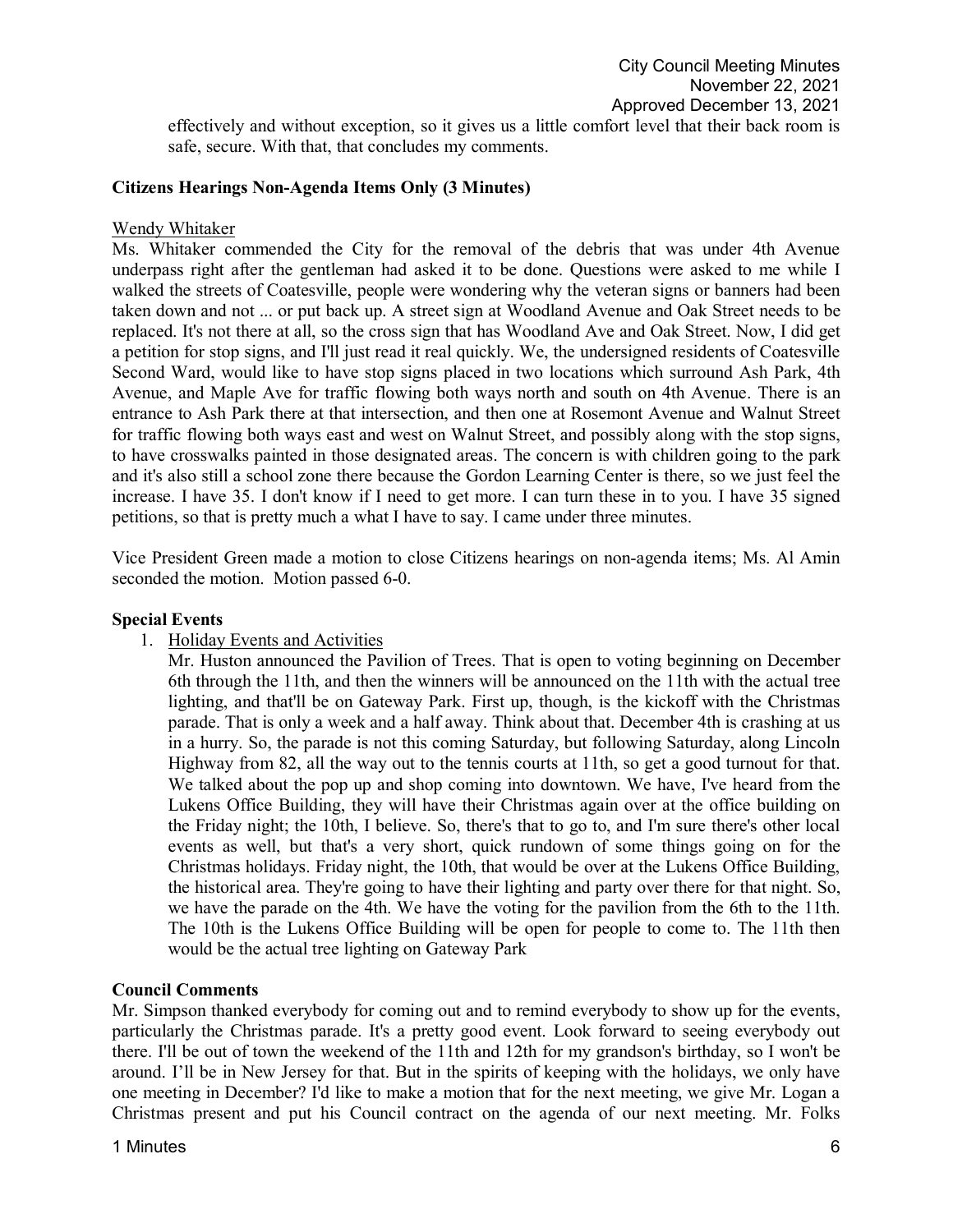# City Council Meeting Minutes November 22, 2021 Approved December 13, 2021

seconded the motion. President Lavender-Norris said Merry Christmas. Mr. Simpson said I just made a motion and Mr. Folks seconded the motion. President Lavender-Norris asked all in favor? Poll Council. Mr. Simpson stated No, I made a motion. Mr. Folks seconded the motion. Mr. Simpson said so, when you make a motion. President Lavender-Norris asked oh, you were serious? Mr. Simpson replied yes. I made a motion, he seconded. Mr. Folks asked Mr. Logan to poll Council. Vice President Green said no, we don't need to make a motion and add it to the agenda. Mr. Simpson said I made a motion. President Lavender-Norris asked Mr. Verwey since its council comments, can he make a motion for comment? Mr. Simpson asked under Robert's Rules of Order, we're permitted to make motions, aren't we, Mr. Verwey? Mr. Verwey replied I think we're in comments and business is terminated, but I do think, though, that it's clear that that would be on the agenda. I don't know that it requires a motion to be placed on the agenda. Mr. Simpson stated well, I made a motion and I'd like to ... He seconded, so we'd like to make the motion. Under Robert's Rules of Order that we adopted in the beginning of the year, I think it gives Council the right to make a motion at any time, I believe. Mr. Verwey stated it is the conduct of the business of Council. Mr. Simpson explained this isn't for official action. This is just to add something. Mr. Verwey stated its just information. Mr. Simpson stated well, but no, the official action would be at the next meeting, correct. Mr. Verwey stated well, it's official action in that, if you face the agenda, other ... when you could just request that. You're taking formal action to direct the Council to take an action, that is placed on the agenda. Mr. Simpson stated there's a motion on the table and it's been seconded, so we either vote it up or vote it down. President Lavender-Norris replied but from what our solicitor is saying, we should not be taking the action, so would you consider rescinding? Mr. Simpson replied No. President Lavender-Norris asked Mr. Folks if he is rescinding. He replied No. President Lavender-Norris asked so do we conduct the business or no, Mr. Verwey? Yea or nay? Mr. Verwey stated take a vote. President Lavender-Norris asked are you saying take a vote, but are we in order to do that? Vice President Green, Ms. Al Amin and Mrs. Hunt stated we are not in order. President Lavender-Norris asked Mr. Verwey that is what we need to know. Mr. Verwey replied I don't think we are, but rather than sitting here and debate it. Mr. Folks rescinded his second. President Lavender-Norris announced Mr. Folks rescinded his second. President Lavender-Norris stated there is no second. Ms. Al Amin stated to send an email asking for the item to be placed on the agenda for the next meeting. President Lavender-Norris stated it will be on the next meeting agenda. However, Mr. Folks rescinded his second, so is there a second for Mr. Simpson's motion? Okay, seeing there's none. Mr. Folks stated we would've been here all night. We would've been here all night. I'm telling you.

Mr. Folks thanked everyone for coming out to the meeting. One of the executive board's concerns, I know chief was working on that. Politics, tell you that right now. Happy Thanksgiving, everybody. If I don't see you, have a Merry Christmas. Going out of town for a while. I don't know when, but ... Pray with your family. Have a good night. Thank you.

Mrs. Hunt wished a good evening to everyone. Thank you coming and spending the evening with us. Thank you for your concerns. I wish everyone a happy and blessed Thanksgiving. We look forward to seeing you next month. And just remember to keep in mind all of the events that are going to be going around the City, and invite your families and your friends to attend along with us. Thank you, have a good evening.

Ms. Al Amin thanked everybody for coming out. Mrs. Whitaker, thank you for bringing your concerns and your desires for the stop signs of the residents in the second ward. For all those that celebrate, I hope that you have a wonderful Thanksgiving. I hope that everyone is able to attend the Christmas parade. The parades are always very nice, and I just hope everybody has a good night.